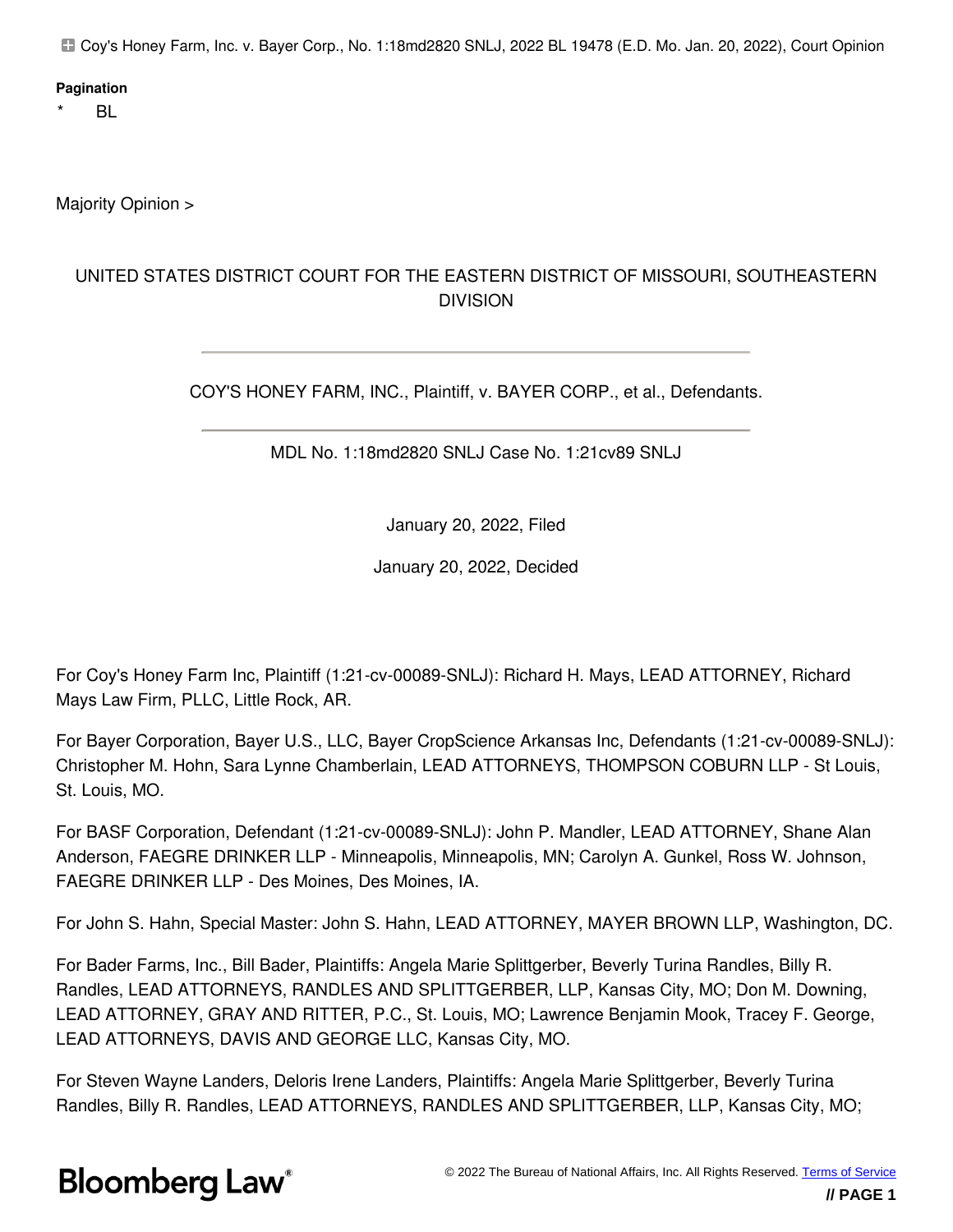Don M. Downing, LEAD ATTORNEY, GRAY AND RITTER, P.C., St. Louis, MO; Hal E. Hunter, IV, LEAD ATTORNEY, HUNTER LAW FIRM, LLP, New Madrid, MO; Lawrence Benjamin Mook, LEAD ATTORNEY, DAVIS AND GEORGE LLC, Kansas City, MO; Richard Monroe Paul, III, PAUL LLP, Kansas City, MO.

For Wimberley Farms LLC, Ann Schuchart, Emil Schuchart, Trustees of the Ann Schuchart Trust and Emil Schuchart Trust, Bumper Crop Farms, LLC, On Behalf of Themselves and all Others Similarly Situated And the Class They Seek to Represent, Plaintiffs: Angela Marie Splittgerber, Billy R. Randles, LEAD ATTORNEYS, RANDLES AND SPLITTGERBER, LLP, Kansas City, MO; Don M. Downing, LEAD ATTORNEY, GRAY AND RITTER, P.C., St. Louis, MO; Richard Monroe Paul, III, PAUL LLP, Kansas City, MO.

For Smokey Alley Farm Partnership, Amore Farms, JTM Farms Partnership, Kenneth Loretta Garrett Qualls Farm Partnership, Qualls Land Co., AR, Craighead, McLemore Farms LLC, AR, Crittenden, Michael Baioni, Plaintiffs: Brandon Michael Wise, Paul A. Lesko, LEAD ATTORNEYS, PEIFFER WOLF, APLC, Floor 2, St. Louis, MO; Don M. Downing, LEAD ATTORNEY, GRAY AND RITTER, P.C., St. Louis, MO; Michael G. Smith, LEAD ATTORNEY, DOVER AND DIXON, PLLC, Little Rock, AR; Paul J. James, LEAD ATTORNEY, JAMES AND CARTER, LLP, Little Rock, AR; Richard Monroe Paul, III, PAUL LLP, Kansas City, MO.

For LGO Farms Partnership, Heinco Farms, John P. Baioni Farms, Morrison Partners, Hunter Tree Farms, Henry D. and Jeff Finch Farms, PE Partners, Kemp Farms, Randy Fendrick, Heitmann Brothers, LLC, Mattis Farms, Heitmann Farms Inc., Robert Delaney, Buckskin Farms, HH Farm Partnership, Speiser Farm Inc., Cooper Family Farms, Jerry Stogsdill, Robert Terry Farms, Vincent Farms, Plaintiffs: Don M. Downing, LEAD ATTORNEY, GRAY AND RITTER, P.C., St. Louis, MO; Paul A. Lesko, LEAD ATTORNEY, PEIFFER WOLF, APLC, Floor **[\*2]** 2, St. Louis, MO; Richard Monroe Paul, III, PAUL LLP, Kansas City, MO..

For Mark Lee, Plaintiff: Charles S. Zimmerman, LEAD ATTORNEY, ZIMMERMAN REED PLLP, Minneapolis, MN; Don M. Downing, LEAD ATTORNEY, GRAY AND RITTER, P.C., St. Louis, MO; Richard Monroe Paul, III, PAUL LLP, Kansas City, MO.

For Bruce Farms Partnership, Plaintiff: Don M. Downing, LEAD ATTORNEY, GRAY AND RITTER, P.C., St. Louis, MO; Heather G. Zachary, LEAD ATTORNEY, Williams & Anderson, PLC, Little Rock, AR; John Paul Byrd, Joseph D. Gates, LEAD ATTORNEYS, PAUL BYRD LAW FIRM, PLLC, Little Rock, AR; Joseph Reid Byrd, Timothy Paul Reed, William R. Pointer, II, LEAD ATTORNEYS, Duncan Firm, Three Financial Center, Little Rock, AR; Phillip J. Duncan, LEAD ATTORNEY, Little Rock, AR; Richard Lee Quintus, LEAD ATTORNEY, DUNCAN FIRM, PA., Little Rock, AR; Richard Monroe Paul, III, PAUL LLP, Kansas City, MO.

For Ronnie Bruce, Karen Bruce, doing business as, Bruce Farms Partnership, Lance Hill, individually and as representative of L & M Farm Partnership, L & M Farm Partnership, Daniel Hill, individually and as representative of K D H Farms Partnership, D. Hill & Sons Farm, LLC, and P & E Farms, LLC, K D H Farms Partnership, D Hill & Sons Farm LLC, P & E Farms LLC, James L Hill, individually and as representative of T Hill Farms, Hill Farms Partnership, and DWK Farms LLC, T Hill Farms, Hill Farms Partnership, DWK Farms LLC, Plaintiffs: Don M. Downing, LEAD ATTORNEY, GRAY AND RITTER, P.C., St. Louis, MO; Heather G. Zachary, LEAD ATTORNEY, Williams & Anderson, PLC, Little Rock, AR; Jerry O. Kelly, LEAD ATTORNEY; John Paul Byrd, Joseph D. Gates, LEAD ATTORNEYS, PAUL BYRD LAW FIRM, PLLC, Little Rock, AR; Joseph Reid Byrd, Timothy Paul Reed, William R. Pointer, II, LEAD ATTORNEYS, Duncan Firm, Three

### **Bloomberg Law®**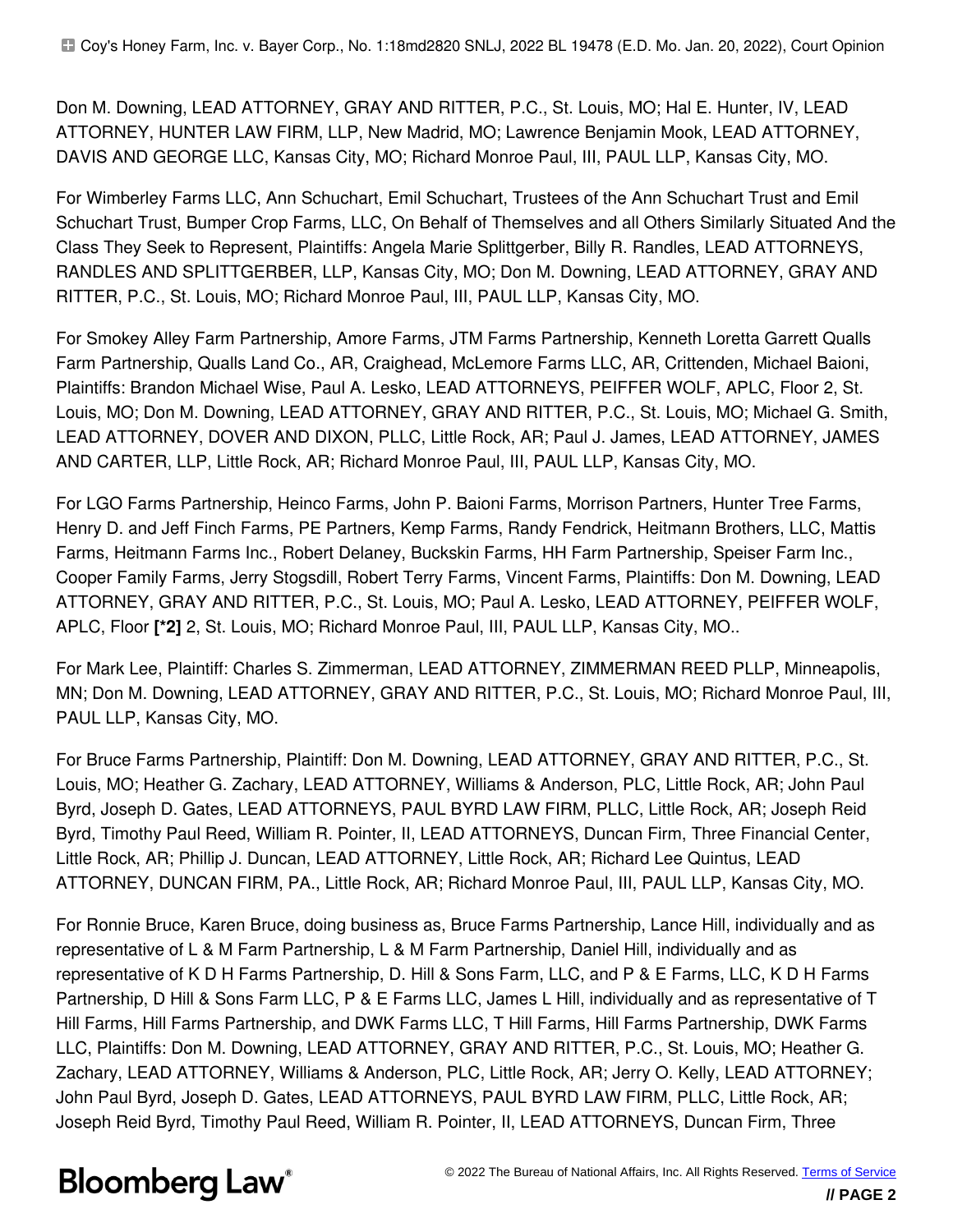Financial Center, Little Rock, AR; Phillip J. Duncan, LEAD ATTORNEY, Little Rock, AR; Richard Lee Quintus, LEAD ATTORNEY, DUNCAN FIRM, PA., Little Rock, AR; Richard Monroe Paul, III, PAUL LLP, Kansas City, MO..

#### STEPHEN N. LIMBAUGH, JR., SENIOR UNITED STATES DISTRICT JUDGE.

#### STEPHEN N. LIMBAUGH, JR.

#### **MEMORANDUM and ORDER**

Plaintiff Coy's Honey Farms, Inc., is a bee-keeping and honey-producing operation based near Jonesboro, Arkansas. Plaintiff alleges that dicamba-based herbicide products, including those produced by defendants Monsanto and BASF1 , moved off target dicamba-tolerant plants and damaged non-tolerant vegetation surrounding plaintiff's bee-keeping operation. The result, plaintiff alleges, was reduced honey production and loss of bees. Plaintiff filed this lawsuit in the Eastern District of Arkansas, and the matter was transferred to this Court's *In re Dicamba Herbicides Litigation Multidistrict Litigation*, No. 1:18md2820 (the "MDL"). The MDL has been comprised mainly of farmers alleging that their non-dicamba-tolerant soybean crops were damaged by dicamba moving off-target, but other crops have also been included, including peaches. *See Bader Farms, Inc. v. Monsanto Co.*, No. 1:16cv299 (E.D. Mo.). The defendants have moved to dismiss [Doc. 15] plaintiff's twelvecount amended complaint [MDL Doc. 590; "FAC"].

#### *Legal Standard*

Defendants have moved to dismiss for failure to state a claim under Federal Rule of Civil Procedure 12(b)(6) . The purpose of a Rule 12(b)(6) motion to dismiss for failure **[\*3]** to state a claim is to test the legal sufficiency of a complaint so as to eliminate those actions "which are fatally flawed in their legal premises and deigned to fail, thereby sparing litigants the burden of unnecessary pretrial and trial activity." *Young v. City of St. Charles*, 244 F.3d 623 , 627 (8th Cir. 2001) (citing *Neitzke v. Williams*, 490 U.S. 319 , 326-27 , 109 S. Ct. 1827 , 104 L. Ed. 2d 338 (1989)). "To survive a motion to dismiss, a claim must be facially plausible, meaning that the 'factual content. . . allows the court to draw the reasonable inference that the defendant is liable for the misconduct alleged.'" *Cole v. Homier Dist. Co., Inc.*, 599 F.3d 856 , 861 (8th Cir. 2010) (quoting *Ashcroft v. Iqbal*, 556 U.S. 662 , 678 , 129 S. Ct. 1937 , 173 L. Ed. 2d 868 (2009)). The Court must "accept the allegations contained in the complaint as true and draw all reasonable inferences in favor of the nonmoving party." *Id.* (quoting *Coons v. Mineta*, 410 F.3d 1036 , 1039 (8th Cir. 2005)). However, "[t]hreadbare recitals of the elements of a cause of action, supported by mere conclusory statements," will not pass muster. *Iqbal*, 556 U.S. at 678 .

#### *Discussion*

Plaintiff's complaint includes the following counts: (1) violation of the Lanham Act; (2) breach of duty of manufacturer; (3) breach of duty of manufacturer to warn; (4) breach of duty of manufacturer to instruct; (5)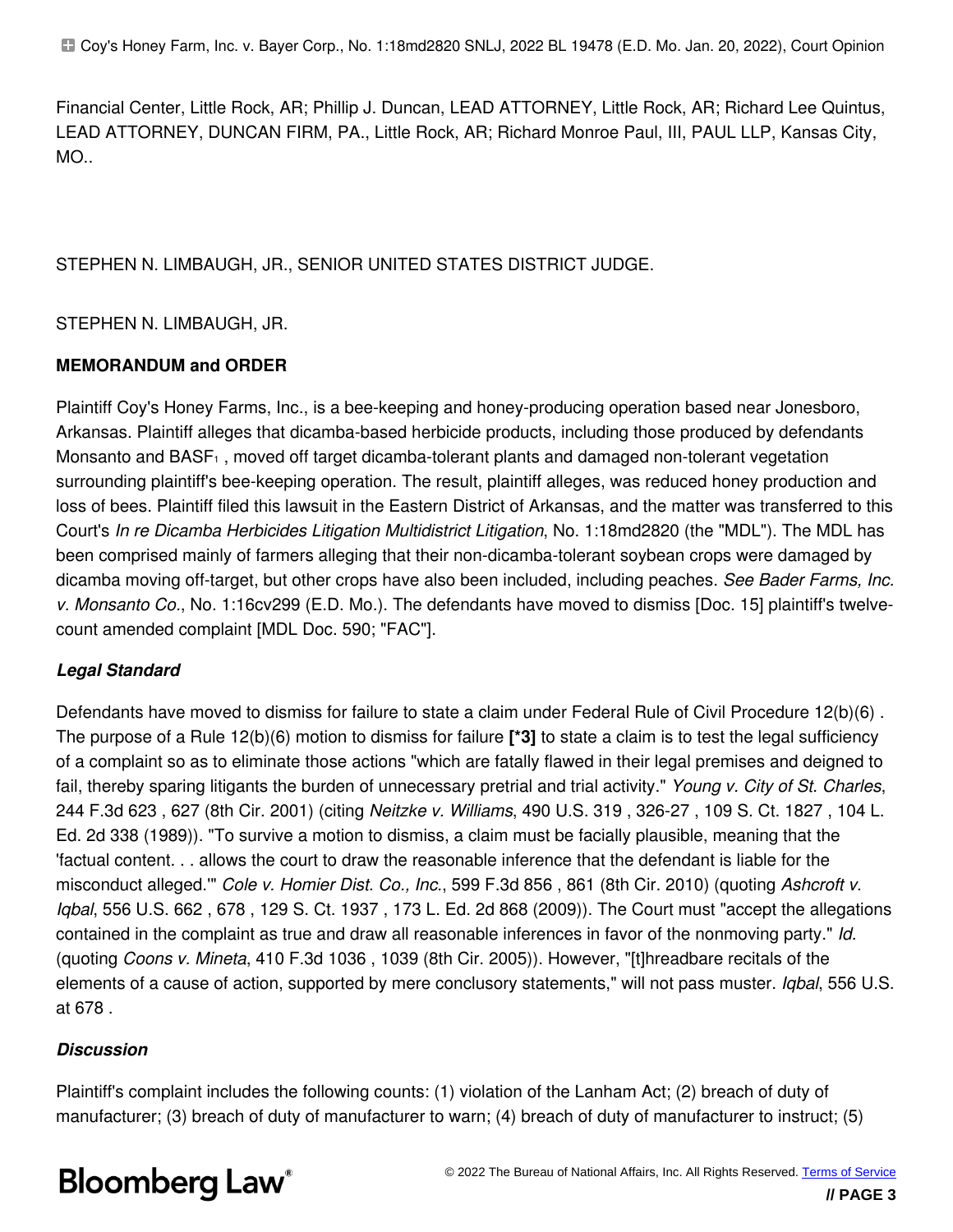breach of implied warranty of *merchantability* ; (6) nuisance; (7) trespass; (8) negligence; (9) strict liability products liability; (10) strict liability — ultrahazardous or abnormally dangerous activity; (11) violation of the Arkansas Deceptive Trade Practices Act; and (12) punitive damages. The defendants' joint motion relies on seven arguments for dismissal and in large part piggybacks on this Court's memorandum and order dismissing certain counts of the Master Crop Damage Complaint filed in the MDL. *See In re Dicamba Herbicides Litig.*, 359 F. Supp. 3d 711 (E.D. Mo. 2019) (" *Dicamba I* "). Each argument is discussed in turn below.

#### **I. Count 1: Lanham Act**

Plaintiff's Lanham Act claim is that defendants made false public statements that caused farmers to purchase and use dicamba herbicides when defendants knew or should have known that the herbicide would move offtarget and damage non-tolerant plants. The Lanham Act, 15 U.S.C. § 1125 (a) states in its Civil Action section that

(1) Any person who, on or in connection with any goods or services, or any container for goods, uses in commerce any word, term, name, symbol or device, or any combination thereof, or any false designation of origin, false or misleading description of fact, or false or misleading representation of fact which —

...

(B) in commercial advertising or promotion, misrepresents the nature, characteristics, qualities, or geographic origin of his or her or another person's goods, services or commercial activities, shall be liable in a civil action by any person who believes that he or she is or is likely to be damaged by such act.

Defendants seek dismissal of plaintiff's Lanham Act claim.

Defendants' argument for dismissal hinges on plaintiffs' standing to bring a Lanham Act claim. This Court denied defendants' motion based on a similar argument with respect to the Crop Damage Master Complaint. *Dicamba I*, 359 F. Supp. 3d at 721 . Regardless, defendants persist in suggesting that, to have standing, plaintiff must claim that alleged misrepresentations **[\*4]** caused consumers to purchase less of plaintiff's honey or caused plaintiff to suffer loss of goodwill.

To state a claim under the Lanham Act, plaintiff must plead: (1) an injury within the "zone-of-interest," that is, "to a commercial interest in sales or business reputation," (2) that was "proximately caused by the defendant's misrepresentations." *Lexmark Int'l, Inc. v. Static Control Components, Inc.*, 572 U.S. 118 , 134 , 140 , 134 S. Ct. 1377 , 188 L. Ed. 2d 392 (2014). Although the parties in a Lanham Act case are frequently competitors, the Act contemplates other relationships as well. For example, *Lexmark* was a case between a printer toner cartridge supplier and the manufacturer of components necessary for remanufacture. *Lexmark*, 572 U.S. at 121 . The component manufacturer claimed that the toner manufacturer violated the Lanham Act when it made statements asserting that the component manufacturer's business was illegal. The Supreme Court explicitly stated that "although diversion of sales to a direct competitor may be the paradigmatic direct injury from false advertising, it is not the only type of injury cognizable under § 1125(a) ." *Id.* at 138 . *Lexmark* held that a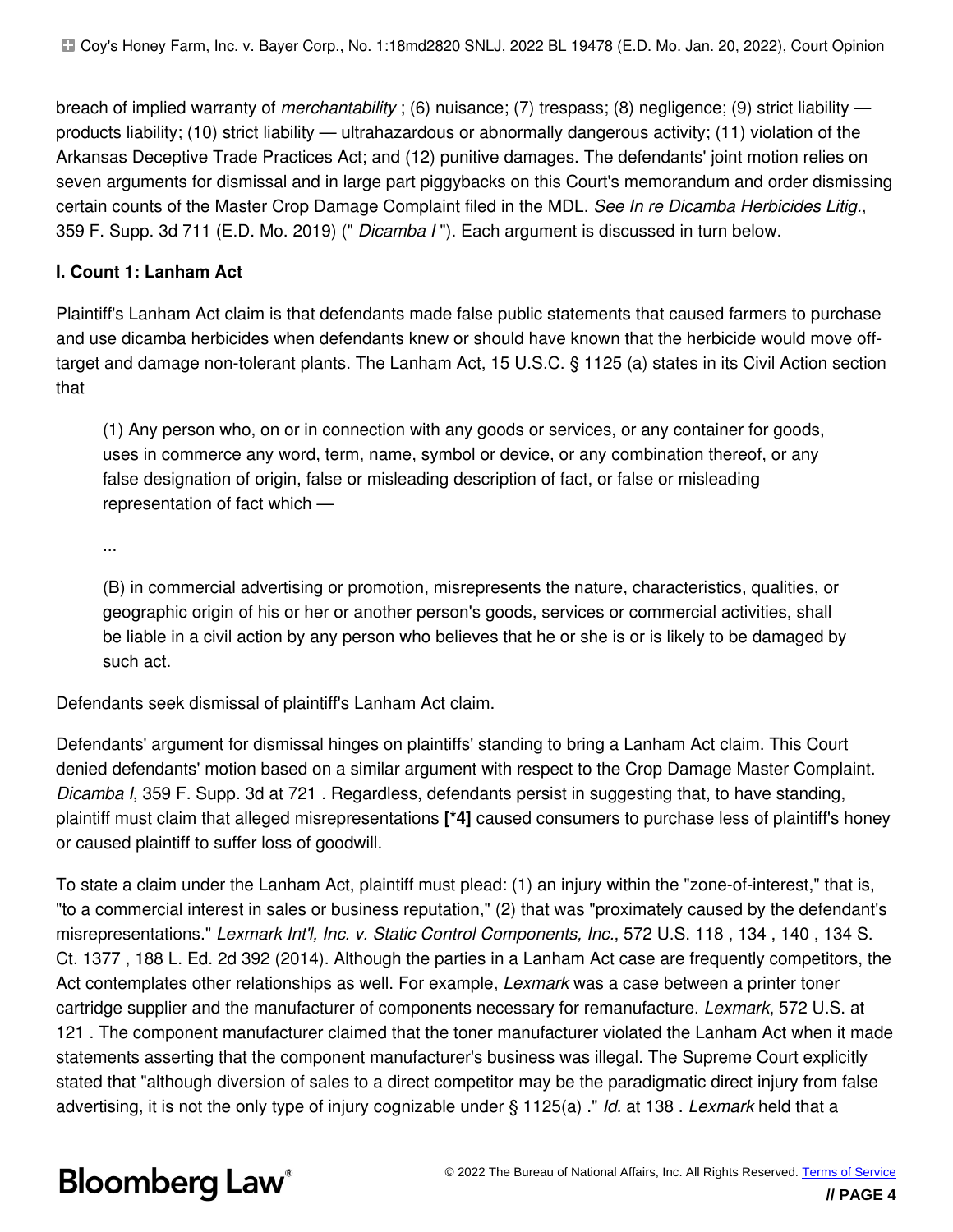plaintiff must "allege an injury to a commercial interest in reputation or sales proximately caused by the defendant's misrepresentations." 572 U.S. at 140 . That is, a Lanham plaintiff must be a commercial actor suffering commercial injuries instead of being a "consumer who is hoodwinked into purchasing a disappointing product." *Id.* at 132 . *See also In re Syngenta AG MIR 162 Corn Litig.*, 131 F. Supp. 3d 1177 , 1222 (D. Kan. 2015) (denying standing-based motion to dismiss). As with the plaintiffs behind the Crop Damage Master Complaint, plaintiff has adequately alleged a Lanham Act claim for the purposes of a motion to dismiss. *See Dicamba I*, 359 F. Supp. 3d at 721 .

#### **II. Count 5: Breach of Implied Warranty of Merchantability**

Plaintiff concedes defendants' motion with respect to its count for breach of the implied warranty of merchantability. Count 5 will be dismissed.

#### **III. Count 6: Nuisance**

Plaintiff claims in Count 6 that defendant's dicamba herbicide product resulted in an actionable nuisance. In Arkansas, "[n]uisance is defined as conduct by one landowner that unreasonably interferes with the use and enjoyment of the lands of another and includes conduct on property that disturbs the peaceful, quiet, and undisturbed use and enjoyment of nearby property." *Goforth v. Smith*, 338 Ark. 65 , 991 S.W.2d 579 , 587-88 (Ark. 1999); *see also Georgia-Pacific Corp. v. Carter*, 371 Ark. 295 , 265 S.W.3d 107 , 113 (Ark. 2007). That is, the condition alleged to be a nuisance must stem from defendant's use of its land or activities conducted on defendant's property. *Miller v. Janiski*, 17 Ark. App. 131 , 705 S.W.2d 442 , 444 (Ark. Ct. App. 1986). Plaintiff alleges that "Defendants have created a nuisance to the Plaintiff by developing and selling Herbicides to farmers and other applicators of Herbicides that were and are prone to drift and volatilize when sprayed overthe-top of soybeans, cotton, corn and other crops . . . ." [FAC ¶ 80.] However, plaintiff does not allege that defendants own land in Arkansas, much less that the alleged conduct impacting plaintiff occurred on land owned by defendants. This is fatal to plaintiff's nuisance claim. S*ee Indep. Cnty. v. Pfizer, Inc.[\*5]* , 534 F. Supp. 2d 882 , 890 (E.D. Ark. 2008) ("Defendants do not own the land on which the alleged nuisance occurred. Because defendants are not landowners, plaintiffs cannot succeed on their public nuisance claim."), *aff'd sub nom. Ashley Cnty., Ark. v. Pfizer, Inc.*, 552 F.3d 659 (8th Cir. 2009). Count 6 will be dismissed.

#### **V. Count 7: Trespass**

Plaintiff claims that defendants committed trespass when dicamba drifted or volatilized and damaged vegetation on property on which plaintiff was legally entitled to keep and maintain its bees. Defendants move to dismiss this claim because plaintiff failed to allege the requisite intent. Indeed, trespass in Arkansas requires that there be intentional direct physical interference with the person or property of another. *See Patton v. TPI Petroleum, Inc.*, 356 F. Supp. 2d 921 , 930 (E.D. Ark. 2005). Although plaintiff alleges defendant knew their products would move off-target, plaintiffs do not allege defendants knew the off-target movement was directed at plaintiff's bee-keeping operation.

Plaintiff's trespass claim also fails because, as this Court already noted in its dismissal of the Crop Damage Master Complaint's trespass count, the product was not within the control of the defendants after defendants sold it: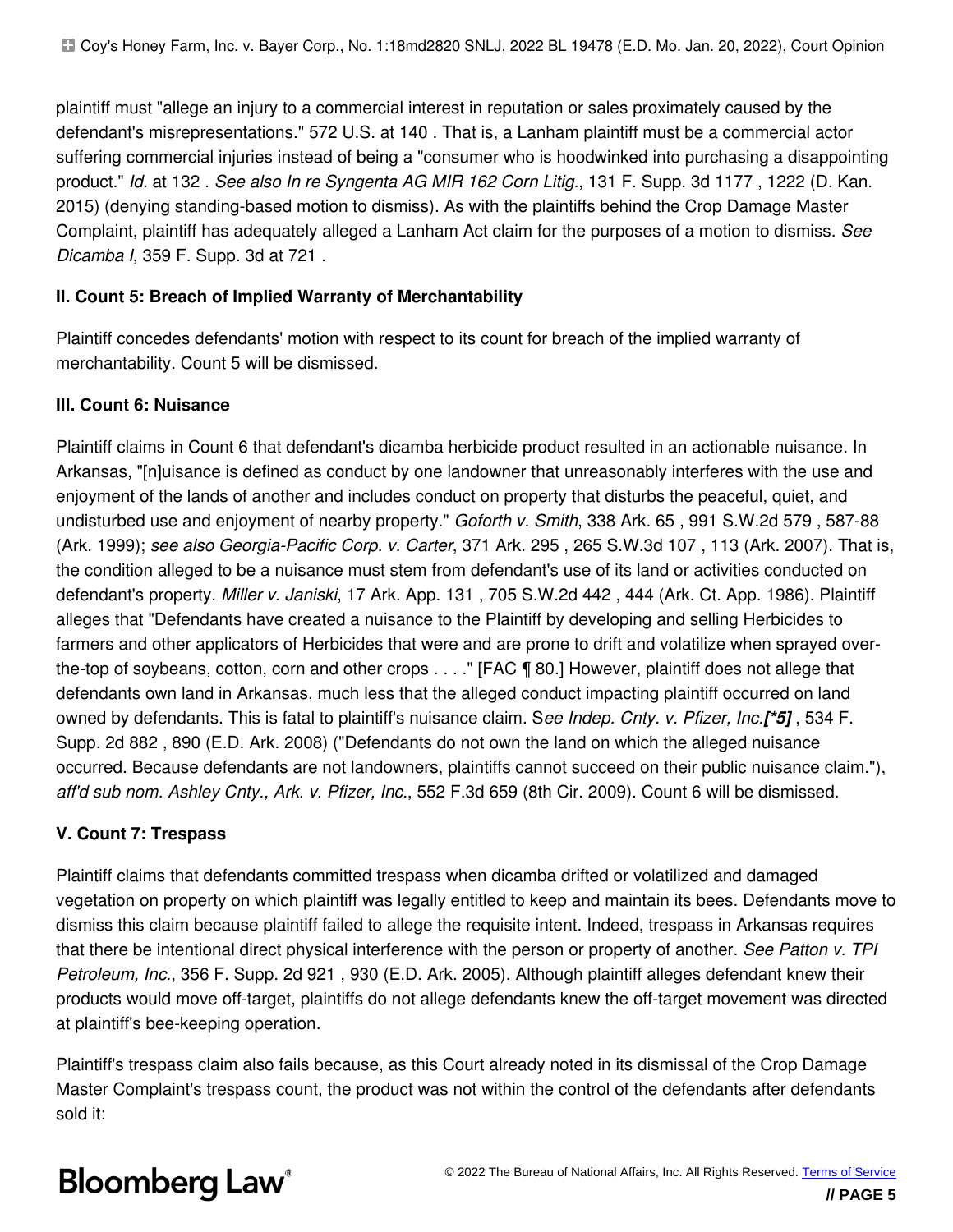As with the other claims, plaintiffs allege that the third-party farmers—not defendants Monsanto or BASF—sprayed dicamba such that it moved off-target and onto plaintiffs' properties. Defendants thus contend that they cannot be held liable for trespass. To be sure, "courts do not impose trespass liability on sellers for injuries caused by their product after it has left the ownership and possession of the sellers." *City of Bloomington*, 891 F.2d at 615 . This is because sellers no longer exert control over the product. *See id.* ; *see also Town of Westport v. Monsanto Co.*, CIV.A. 14- 12041-DJC, [2015 BL 81389], 2015 U.S. Dist. LEXIS 36846 , [2015 BL 81389], 2015 WL 1321466 , at \*4 (D. Mass. Mar. 24, 2015) ("Courts have dismissed claims of intentional trespass against manufacturers on the basis of a lack of control post-sale"). And notably, plaintiffs do not allege that defendants and the third-party farmers were engaged in an agency relationship, joint venture, or conspiracy.

*Dicamba I*, 359 F. Supp. 3d at 727 . This Court will thus dismiss plaintiff's trespass claim.

#### **VI. Count 10: Strict Liability --- Ultrahazardous Activity**

Plaintiff's Count 10 is for strict liability — ultrahazardous activity. An activity is ultrahazardous if it (1) necessarily involves a risk of serious harm to the person or chattels of others that cannot be eliminated by the exercise of the utmost care; and (2) is not a matter of common usage. *Mangrum v. Pigue*, 359 Ark. 373 , 198 S.W.3d 496 , 499-500 (Ark. 2004); *Tri-B Advert. Co. v. Thomas*, 278 Ark. 58 , 643 S.W.2d 547 , 548 (Ark. 1982). Here, plaintiff claims that the defendants' manufacture and sale of the dicamba products constitutes an abnormally dangerous or ultrahazardous activity. The sale and use of dicamba herbicides are matters of common usage and cannot be an ultrahazardous activity as a matter of law. *See Mangrum*, 359 Ark. at 383 (holding that spraying a widely-used pesticide was not an ultrahazardous activity). This Court addressed such a theory in its order on the motion to dismiss the Crop Damage Master Complaint, stating

is disinclined to extend the ultrahazardous **[\*6]** activity doctrine to a claim that the manufacture, marketing, and sale of a product can be an ultrahazardous activity, as opposed to the actual use of the product itself. Again, no case has so held. Perhaps it is enough to say that it would be presumptuous for this Court to impose such an extension on these several states' laws. In any event, plaintiffs' theory is untenable. Their theory, which they admit is unique, is that the defendants' dicamba products are so hazardous that they cannot be used safely "over the top" under any circumstances and that the fraudulent (or at least misleading) marketing of the dicamba products makes its use irresistible to the consumer. Their claim seems to be that it is an ultrahazardous activity to mislead others to engage in an ultrahazardous activity. This is essentially a repackaging of what is more properly pleaded—and what plaintiffs have indeed pleaded in the Lanham Act and other counts—as a claim for misrepresentation. And it is simply too much a stretch from the conventional notion of an ultrahazardous activity, which involves only the actual use of the product in question, without regard to any misconduct by defendants. After all, the rationale behind the doctrine is that an activity may carry a risk that "is so unusual, either because of its magnitude or because of the circumstances surrounding it, as to justify the imposition of strict liability for the harm that results from it, even though it is carried on with all reasonable care... and despite any usefulness it may have for the community...." *Restatement (Second) of Torts § 520,*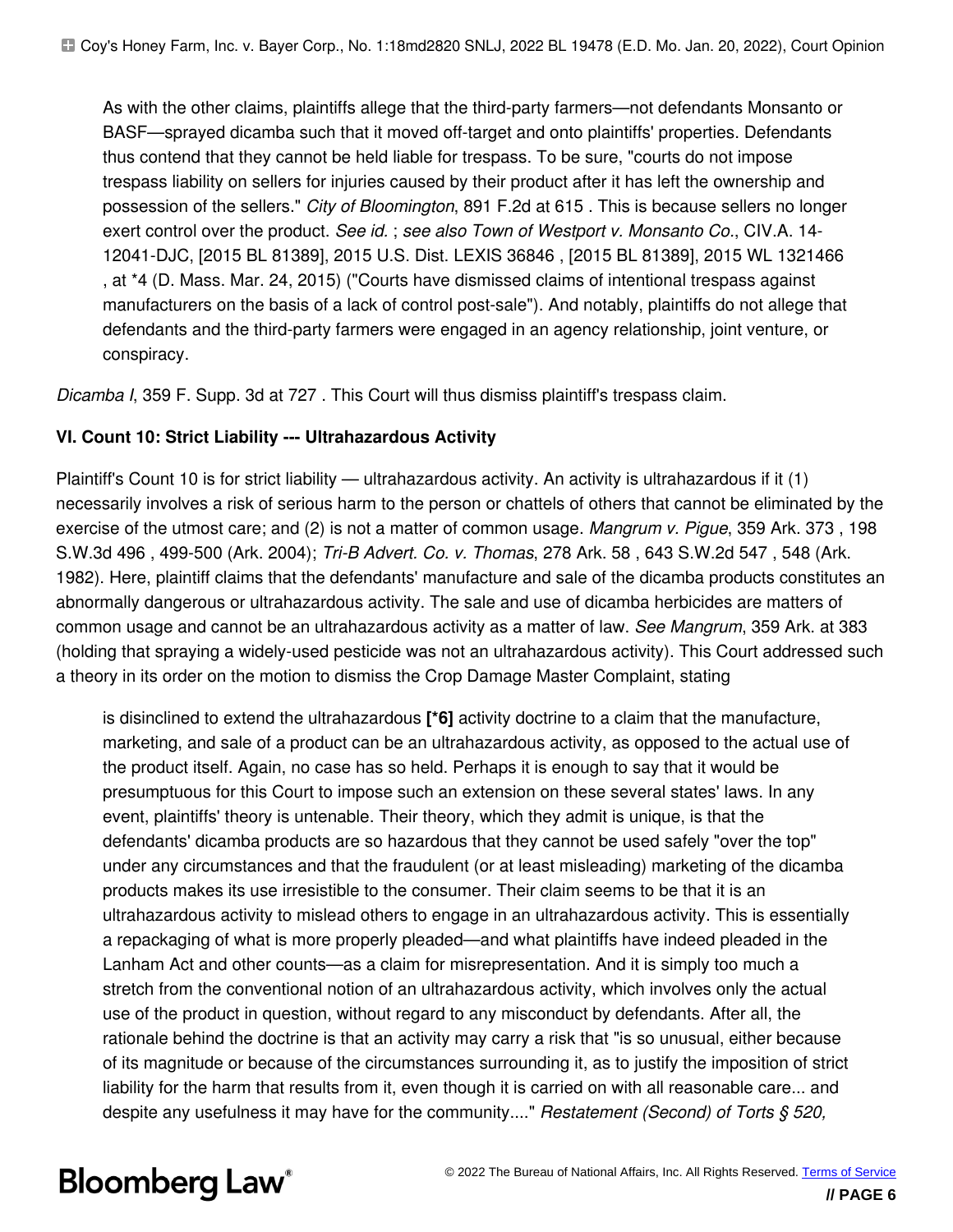Coy's Honey Farm, Inc. v. Bayer Corp., No. 1:18md2820 SNLJ, 2022 BL 19478 (E.D. Mo. Jan. 20, 2022), Court Opinion

*cmt. f*

*Dicamba I*, 359 F. Supp. 3d at 726-27 . Count 10 will be dismissed.

#### **VII. Count 11: Arkansas Deceptive Trade Practices Act**

Plaintiff claims defendants violated the Arkansas Deceptive Trade Practices Act ("ADTPA") because they "engaged in unconscionable, false, and deceptive acts and practices in marketing, selling, and labeling" XtendiMax and Engenia. [FAC ¶ 106.] Defendants seek dismissal of the count because they say the conduct of which plaintiff complains falls within the ADTPA's safe harbor provision. The ADTPA does not apply to "[a]ctions or transactions permitted under laws administered by...[a] regulatory body or officer acting under statutory authority of this state or the United States, unless a director of these divisions specifically requests the Attorney General to implement the powers of this chapter[.]" Ark. Code Ann. § 4-88-101(3) (emphasis added).

In interpreting the scope of this "safe harbor," the Arkansas Supreme Court has adopted the specific-conduct rule, which exempts from the ADTPA's scope any actions or transactions that "have been specifically permitted or authorized under laws administered by a state or federal regulatory body or officer." *Air Evac EMS, Inc. v. USAble Mut. Ins. Co.*, 2017 Ark. 368 , 533 S.W.3d 572 , 575-76 (Ark. 2017).

XtendiMax and Engenia, along with their labels, registrations, and advertising, are regulated by the Federal Insecticide, Fungicide, and Rodenticide Act ("FIFRA") and its implementing regulations under the Code of Federal Regulations ("CFR"). *See* 7 U.S.C. § 136 *et seq.*; 40 C.F.R. § 150, *et seq.* Defendants argue that they produced and sold **[\*7]** their dicamba herbicides in compliance with FIFRA as overseen by the EPA and that, as a result, their conduct is exempted from the ADTPA.

Plaintiff responds that the Ninth Circuit's decision in *Nat'l Family Farm Coal. v. United States EPA*, 960 F.3d 1120 , 1144 (9th Cir. 2020) ("*NFFC*") saves its ADTPA claim. In *NFFC*, the Ninth Circuit determined that the EPA had violated FIFRA in issuing a registration for the Dicamba Herbicides and vacated the registrations. Plaintiff asserts that this Court must apply that decision retroactively in cases involving the same issue, thus the 2018 herbicide registrations are invalid and cannot serve to exempt defendants from their ADTPA claim.

Defendants respond that the *NFFC* opinion should not apply retroactively because it is not a United States Supreme Court opinion and because it did not issue any new interpretation or rule of federal law. *See Harper v. Virginia Dep't of Taxation*, 509 U.S. 86 , 97 , 113 S. Ct. 2510 , 125 L. Ed. 2d 74 (1993); *Teague v. Lane*, 489 U.S. 288 , 301 , 109 S. Ct. 1060 , 103 L. Ed. 2d 334 (1989). Further, defendants argue that even if it were relevant that federal permission or authorization is later withdrawn, that does not negate the application of the safe harbor provision. The safe-harbor provision exempts "actions or transactions" that "have been specifically permitted or authorized under laws administered by a state or federal regulatory body or officer." *Air Evac EMS, Inc.*, 533 S.W.3d at 575-76 . Plaintiff cites no case that vitiates such safe harbor in the event that the permission or authorization by an agency is found to have been improvidently granted.

In addition, plaintiff does not contest that its ADTPA claim was not pleaded with sufficient particularity as required by Federal Rule of Civil Procedure 9(b) . *See Jarrett v. Panasonic Corp. of N. Am.*, 8 F. Supp. 3d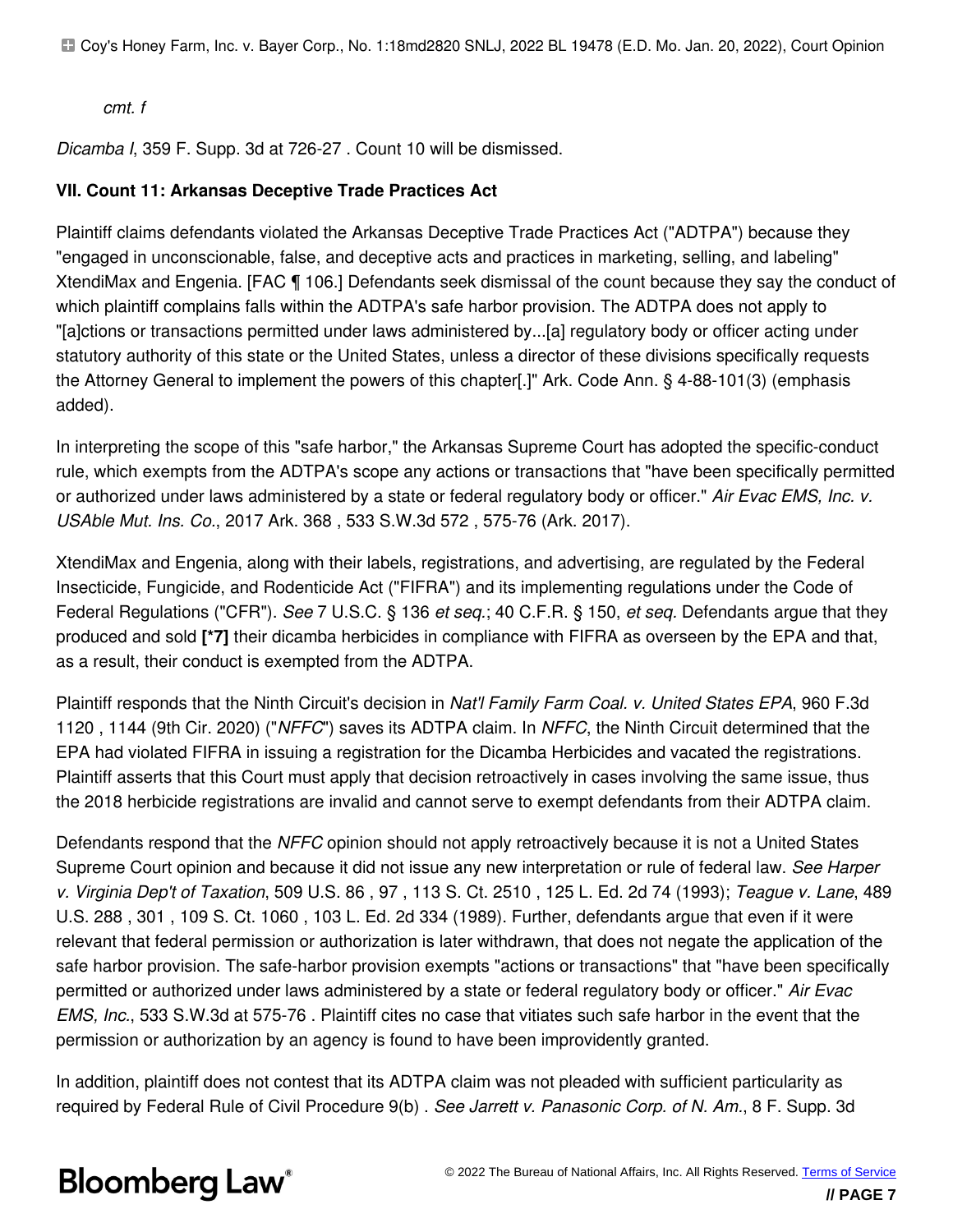1074 , 1084-85 (E.D. Ark. 2013) (dismissing ADTPA claim because plaintiff's "conclusory" allegations did "not satisfy Rule 9(b) 's pleading requirements"). Plaintiff offers only bare allegations in support of its ADTPA claim. For example, plaintiff fails to plead facts to support a finding of fraudulent intent, nor does it identify what marketing materials contained the alleged false or misleading information.

For all of these reasons, Count 11 will be dismissed.

#### **VIII. Statute of Limitations**

Finally, defendants argue that plaintiff's product liability claims (Counts 2-5, 8-9) are barred by Arkansas's three-year statute of limitations. That statute reads, "All product liability actions shall be commenced within three (3) years after the date on which the death, injury, or damage complained of occurs." Ark. Code § 16- 116-203 . Product liability actions include "all actions brought for or on account of ... property damage caused by or resulting from the manufacture, construction, design, formula, preparation, assembly, testing, service, warning, instruction, marketing, packaging, or labeling of any product." Ark. Code § 16-116-202(5) . The cause of action for products liability accrues when plaintiff first becomes aware of both the fact of injury and the probable causal connection between injury and the product's use, or, when plaintiff, by exercise of reasonable diligence, should have discovered causal connection between product and injuries **[\*8]** suffered. *Robinson v. Mine Safety Appliances Co.*, 795 F.3d 879 (8th Cir. 2015); *Uhiren v. Bristol-Myers Squibb Co., Inc.*, 346 F.3d 824 (8th Cir. 2003).

Defendants argue that plaintiff's counts for breach of duty of manufacturer (Count 2); breach of duty of manufacturer to warn (Count 3); breach of duty of manufacturer to instruct (Count 4); negligence (Count 8); and strict liability — products liability (Count 9) are all product liability claims subject to the three-year statute of limitations and must be dismissed because they accrued more than three years before plaintiff filed its complaint on May 25, 2021. Defendants say plaintiff knew of its claimed injuries and the alleged connection to dicamba in 2017.

Plaintiff concedes that "damages for losses that occurred prior to [July and the end of August 2017] would be barred" by the statute of limitations. [Doc. 22 at 20.] But plaintiff suggests its claims are unscathed by the statute because plaintiff seeks damages beginning in 2018, not in 2017. Plaintiff contends that it may bring suit for damages from 2018 onward because each application of the dicamba herbicide is a separate tort and is subject to its own statute of limitations. Defendant insists that, in fact, plaintiff complains of continuing or consequential economic damages stemming from the initial damage alleged and that plaintiff's theory of liability is of one continuing tort. For example, plaintiff states that every application of dicamba "contributed to" its alleged damage, which was first suffered in 2017, and plaintiff claims that the effects of dicamba "occur months or years after the application." [Doc. 22 at 20-21.] Further, defendants argue, plaintiff does not identify any of the supposed specific applications that caused its injuries, nor the dates or locations of any applications. Plaintiff also does not separate its damages year-by-year.

Plaintiff relies on *Parker v. Turner*, 219 Ark. 194 , 242 S.W.2d 148 (1951) and its statement that "separate torts give rise to separate causes of action," providing as an example that if "on two separate occasions the defendant beat the plaintiff, and the plaintiff brings an action for one of the batteries, the judgment....does not preclude the plaintiff from subsequently maintaining an action for the other battery." (Internal quotation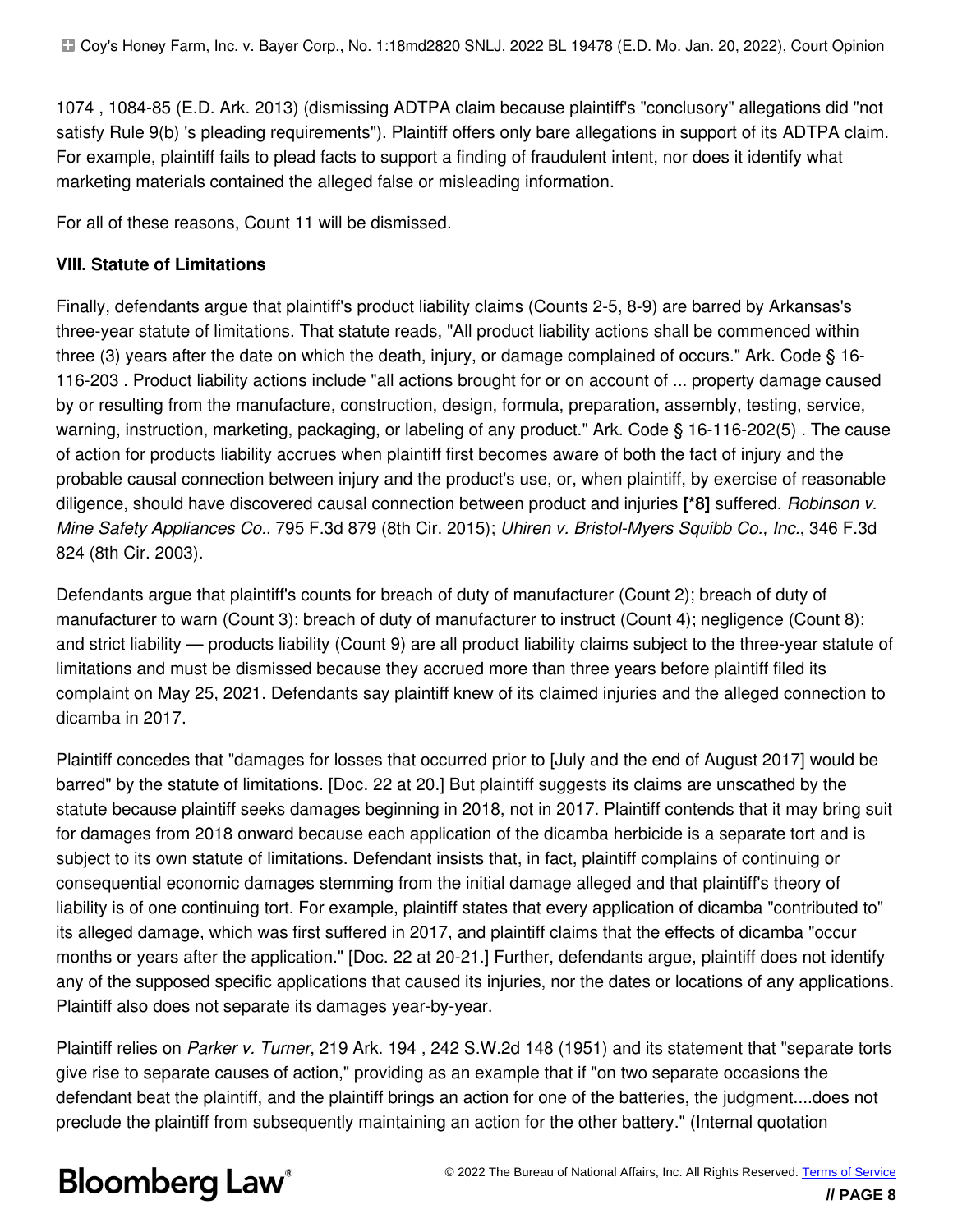omitted.) Plaintiff argues that it has been "'beaten' by reoccurring applications of the defendants' herbicide products for the past three years," and that the "damages, and claims therefor, for each year are the result of separate acts." [Doc. 22 at 21.] Plaintiff insists that it is "only complaining of damages for 2018 and subsequent years," [ *id.* at 22] but plaintiff does not appear to have separated out the effects of previous years and in fact says the damages are continuing.

Arkansas does not recognize the continuing-tort theory of tolling the statute of limitations. For example, in a breach of interference with a contractual relationship action, the Arkansas Supreme Court stated that the cause of action accrued when the defendant's improper conduct induced plaintiff's former customers to begin doing business with **[\*9]** defendant. *Quality Optical of Jonesboro, Inc. v. Trusty Optical, L.L.C.*, 365 Ark. 106 , 225 S.W.3d 369 , 372 (2006). Such inducement occurred for the first time in January 1999, and thus the statute began to run at that time—it did not begin anew with "each successive infraction." *Id.* The court stated that "this court does not recognize a 'continuing tort' theory" and that because "the defections from [plaintiff] which gave rise to this cause of action occurred more than three years prior to August 2005, this action is barred by the statute of limitations." *Id.*

This Court is reluctant to find that the First Amended Complaint sufficiently sets out separate torts as written. *See also, e.g., Adkison v. G.D. Searle & Co.*, 971 F.2d 132 , 135-36 (8th Cir. 1992) (refusing arguments by plaintiff that the alleged injury was separable for limitations purposes); *Chalmers v. Toyota Motor Sales, USA, Inc.*, 326 Ark. 895 , 935 S.W.2d 258 , 264 (Ark. 1996) (noting the Arkansas Supreme Court has "specifically rejected the continuing-tort theory of tolling the statute of limitations"). This Court will grant defendants' motion to dismiss Counts 2, 3, 4, 8, and 9. Out of an abundance of caution, this Court will also grant plaintiff leave to amend those five counts within 30 days.

Accordingly,

**IT IS HEREBY ORDERED** that defendants' motion to dismiss [Doc. 15] is **GRANTED** in part and **DENIED** in part.

**IT IS FURTHER ORDERED** that plaintiff's Counts 2, 3, 4, 5, 6, 7, 8, 9, 10, and 11 are DISMISSED.

**IT IS FINALLY ORDERED** that plaintiff is granted leave to amend the dismissed Counts 2, 3, 4, 8, and 9 within 30 days.

Dated this 20th day of January, 2022.

/s/ Stephen N. Limbaugh, Jr.

STEPHEN N. LIMBAUGH, JR.

SENIOR UNITED STATES DISTRICT JUDGE

fn

1